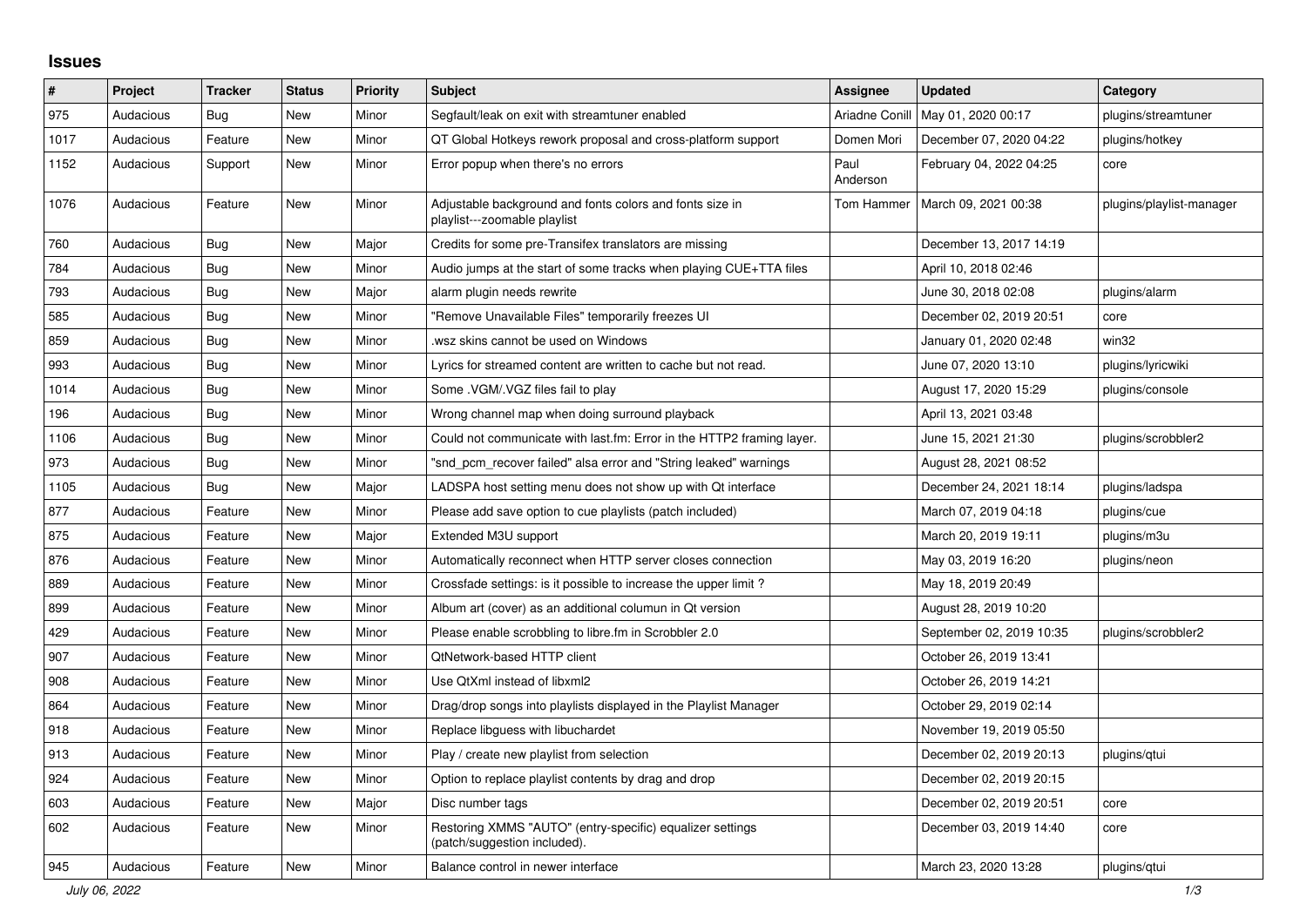| #    | Project   | <b>Tracker</b> | <b>Status</b> | <b>Priority</b> | <b>Subject</b>                                                                                      | <b>Assignee</b> | <b>Updated</b>          | Category            |
|------|-----------|----------------|---------------|-----------------|-----------------------------------------------------------------------------------------------------|-----------------|-------------------------|---------------------|
| 943  | Audacious | Feature        | New           | Minor           | Being able to add several folders to the library, and arrange that<br>Audacious recognizes symlinks |                 | March 23, 2020 15:41    | plugins/search tool |
| 500  | Audacious | Feature        | New           | Minor           | fullscreen album art                                                                                |                 | April 08, 2020 19:17    |                     |
| 955  | Audacious | Feature        | New           | Minor           | Enqueue option                                                                                      |                 | April 09, 2020 03:54    |                     |
| 968  | Audacious | Feature        | New           | Minor           | Loop PSF files at normal loop points during repeat mode                                             |                 | April 16, 2020 03:25    | plugins/psf         |
| 909  | Audacious | Feature        | New           | Minor           | remember open/close status of equalizer and equalizer-presets<br>windows                            |                 | April 22, 2020 06:56    | libaudgui           |
| 987  | Audacious | Feature        | New           | Minor           | Closing of Search Library tool by same method as opening it                                         |                 | May 13, 2020 00:15      |                     |
| 969  | Audacious | Feature        | New           | Minor           | streamtuner plugin: Please add column-sortability, or at least sort<br>alphabetically by 1st column |                 | June 16, 2020 09:54     | plugins/streamtuner |
| 995  | Audacious | Feature        | New           | Minor           | Add star rating to songs                                                                            |                 | June 16, 2020 09:56     |                     |
| 996  | Audacious | Feature        | New           | Minor           | Refine playlists when searching (search all playlists)                                              |                 | June 16, 2020 09:58     |                     |
| 1011 | Audacious | Feature        | New           | Minor           | Visible separator of folders in the playlist                                                        |                 | July 18, 2020 16:10     |                     |
| 1013 | Audacious | Feature        | New           | Minor           | Request re Album Art using music file metatag                                                       |                 | August 03, 2020 22:48   |                     |
| 1046 | Audacious | Feature        | New           | Minor           | Add all id3v2 frames in the settings of Playlist available columns                                  |                 | December 28, 2020 21:14 | plugins/gtkui       |
| 1047 | Audacious | Feature        | New           | Minor           | Stop playing after any chosen track                                                                 |                 | December 29, 2020 01:23 |                     |
| 786  | Audacious | Feature        | New           | Minor           | Port global hotkeys plugin to Windows                                                               |                 | January 04, 2021 21:52  | plugins/hotkey      |
| 956  | Audacious | Feature        | New           | Minor           | Stream to chromecast                                                                                |                 | January 11, 2021 01:19  |                     |
| 1058 | Audacious | Feature        | New           | Minor           | Allow changing the language/locale in settings                                                      |                 | January 30, 2021 18:11  |                     |
| 1066 | Audacious | Feature        | New           | Minor           | Allow Equalizer window to be resized.                                                               |                 | February 11, 2021 10:05 |                     |
| 1067 | Audacious | Feature        | New           | Minor           | Equalizer adjustments are coarse.                                                                   |                 | February 11, 2021 10:09 |                     |
| 51   | Audacious | Feature        | New           | Minor           | Option to inhibit suspend                                                                           |                 | February 13, 2021 09:23 |                     |
| 1072 | Audacious | Feature        | New           | Minor           | QT AOSD plugin                                                                                      |                 | February 17, 2021 21:18 | plugins/aosd        |
| 1082 | Audacious | Feature        | New           | Minor           | File writer option to pad track numbers with leading zeros                                          |                 | March 31, 2021 00:15    | plugins/filewriter  |
| 1071 | Audacious | Feature        | New           | Minor           | Linkage could be improved for packagers.                                                            |                 | March 31, 2021 00:32    |                     |
| 882  | Audacious | Feature        | New           | Minor           | Consider adding vgmstream plugin                                                                    |                 | April 07, 2021 00:47    |                     |
| 883  | Audacious | Feature        | New           | Minor           | Consider adding USF plugin                                                                          |                 | April 07, 2021 01:00    |                     |
| 1088 | Audacious | Feature        | New           | Minor           | plugin: status icon: ADD option to select tray mouse Middle Click action                            |                 | April 11, 2021 12:05    | plugins/statusicon  |
| 1091 | Audacious | Feature        | New           | Minor           | Built-in lyrics support                                                                             |                 | April 28, 2021 18:24    |                     |
| 1092 | Audacious | Feature        | New           | Minor           | Reread metadata on play option                                                                      |                 | April 30, 2021 03:35    |                     |
| 1095 | Audacious | Feature        | New           | Minor           | $Ctrl + Z / R$ to undo / redo changes to playlist                                                   |                 | May 07, 2021 18:42      |                     |
| 1099 | Audacious | Feature        | New           | Minor           | Per-track ReplayGain shouldn't be enabled by default                                                |                 | May 09, 2021 13:41      |                     |
| 1096 | Audacious | Feature        | New           | Minor           | Calculate and show selection stats in the status bar                                                |                 | May 10, 2021 03:06      |                     |
| 1098 | Audacious | Feature        | New           | Minor           | Hide empty Services playlist sub-menu                                                               |                 | May 10, 2021 09:25      | libaudgui           |